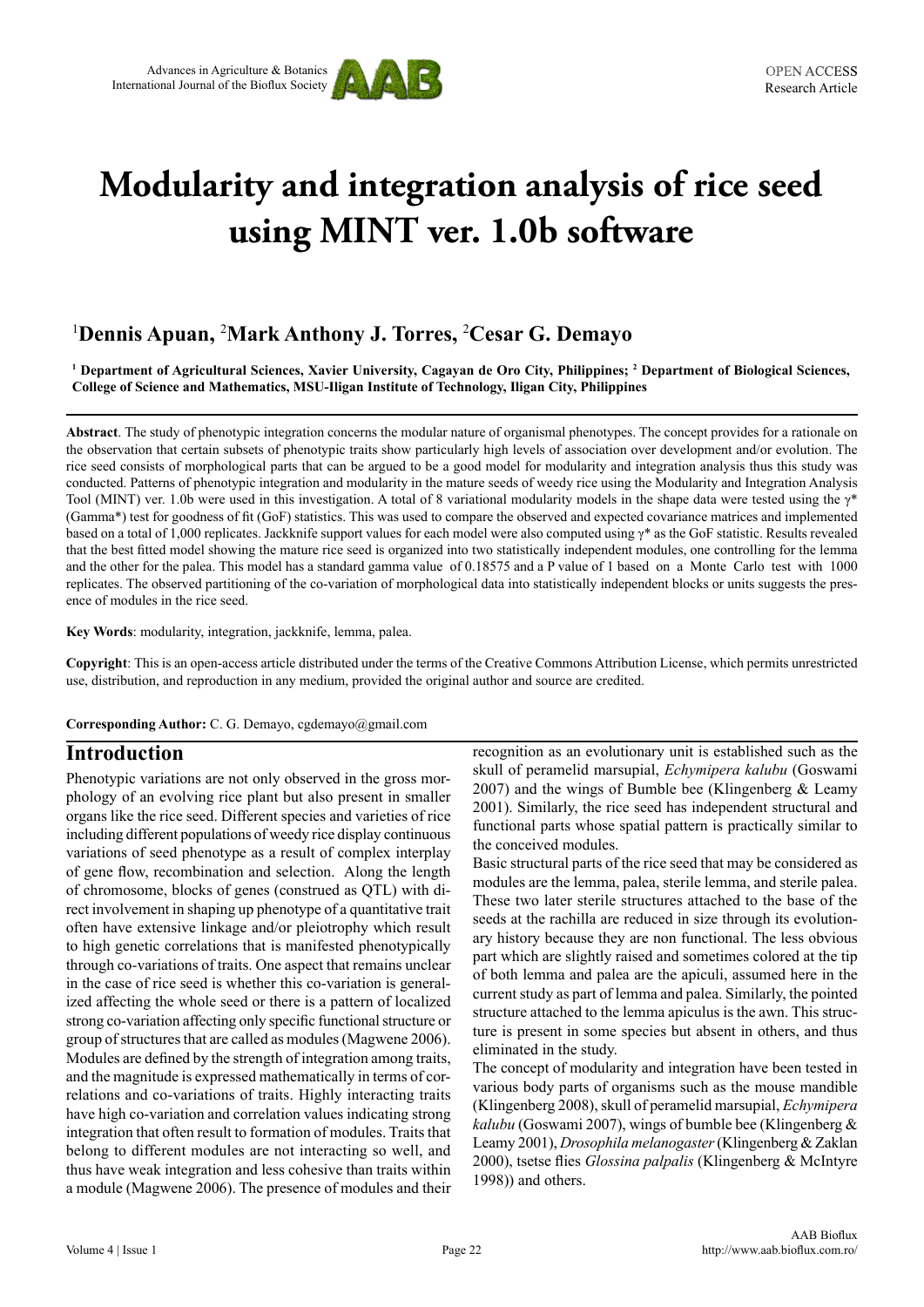

Figure 1. Rice seed and its parts. Lap-lemma apiculus, LEMlemma, Stl-sterile lemma, RAC-rachilla, Stp-sterile palea, PALpalea, Pap-palea apiculus and TRI-trichomes.

The two concepts were also tested at the molecular level, and were found that molecular networks also follow patterns of integration and modularity (Tanay *et al* 2004).

In this study, we used the Cartesian (x and y) coordinates as the morphological data to explore patterns of trait integration and to determine the presence and number of modules in the rice seed. These coordinate data from the outline of the rice seed were considered here as characters or trait variables in which their co-variations are measured. On the assumption that there is partitioning of data space in the co-variation matrix, the orthogonal subspaces based on the strength of co-variation create a structuring that defines modules in the rice seed. These data structure was compared to the hypothesized models and statistically tested whether it could support the different hypothesized alternative models.

# **Material and Method**

#### **Sample Preparation and Data Collection**

One population of weedy rice from Philippine Rice Research Institute (PhilRice) consisting of 94 samples of seeds were air dried and scanned at 2400 dpi. Samples were then digitized by locating a series of 100 points along the margin of the curve using tpsDig software developed by Rohlf (2005).

Landmark data of the 100 points along the seed outline were extracted using tpsUtilities developed by Rohlf (2005). These landmark data were the cartesian (x and y) coordinates of the points. These were then loaded into Modularity and Integration Analysis Tool (MINT) ver. 1.0b for the generation of variational modularity models (Marquez 2008b).

#### **Model Construction and Model Testing**

Landmark coordinates as data of the seed outline were loaded into the Modularity and Integration Tool (MINT) software ver 1.0b (Marquez 2008b). Using the model building tool option of the MINT software, 4 a priori models were constructed including the null model which assumes absence of co-variations among traits. Modules in every model were constructed based on the natural existing structural and functional parts of the rice seed, which were products of genetic interactions and developmental processes.

MINT combined the 4 a priori models and generated 4 nonhierarchical alternative models. Every model generated was considered as hypothesis in the study. Model 1 represented the null model which assumed absence of modules, and models 2, 3 and 4 were a priori models (Figure 1A). Models 5, 6, 7 and 8 were MINT generated non-hierarchical alternative models (Figure 1B). Descriptions of these hypothesized models are given in Table 1.



Figure 2. Hypothesized models. A) model 1 represents the null model, and models 2, 3 and 4 are a priori models. B) models 5 to 8 are MINT generated non-hierarchical alternative models.

The best-fitted models were determined using jackknife support. The jackknife support values for each model were computed by resampling 1000 replicates using  $\gamma^*$  as the GoF statistic, dropping 10% of the specimens per jackknife replicate, and computing 95% confidence intervals for the statistic. Jacknife support, which is a measure of model support, was computed by counting the proportion of Jacknife samples in which a model ranks first (Marquez 2008a).

# **Results and Discussion**

Results of the modularity and integration analysis are shown in Table 2. Three models of the seed modules were found to have P values of 1.0. These three models in the following ranks  $2 > 8$ > 3 were supported highly by the data as indicated by relatively low Gamma (y\*) values and high P values. Very low Gamma value approaching zero means that the difference between the observed data and the model is very small and negligible, and usually have large P value. This statistical relationship indicates that both the model and the observed data are statistically the same. Although models 2, 8 and 3 were supported by the data only model 2 is considered the best fitted model (Fig. 3). Model 2 came out as the best fitted model to the data after the test of Goodness of Fit (GoF) and Jacknife resampling at 1000 iterations. Model 2 obtained the lowest γ\* (Gamma) value and highest Jacknife support values of 100% (Table 2).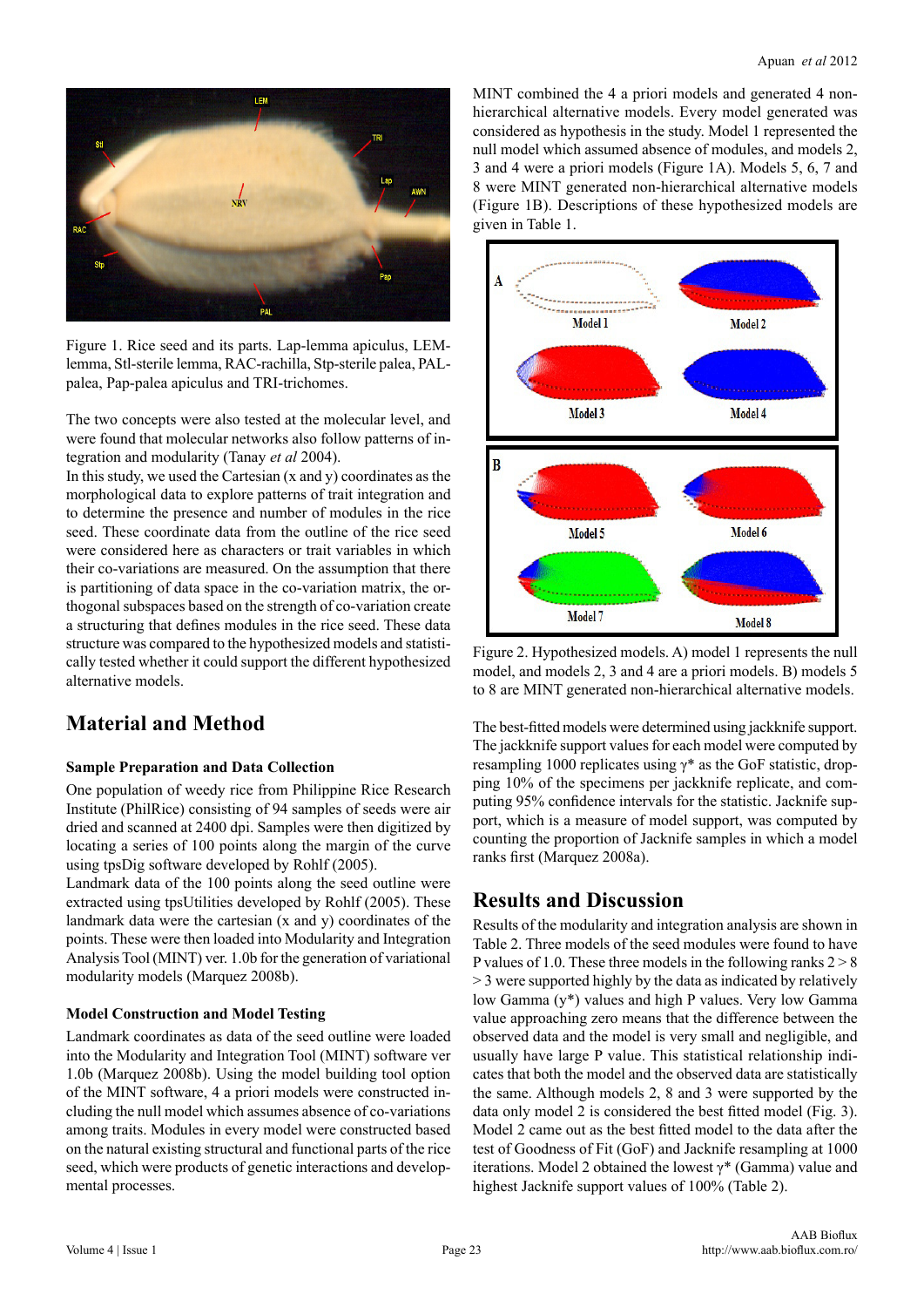Table 1. Descriptions of the functional, genetic and developmental modules of the hypothesized a priori models for the rice seed

|                                                              |                                              | Model                                              | <b>Landmark points</b>  |                                                                                                                                                                                                                                                                                       | <b>Descriptions</b>                                                                                                                                                                                                                                                                            |         |  |  |  |
|--------------------------------------------------------------|----------------------------------------------|----------------------------------------------------|-------------------------|---------------------------------------------------------------------------------------------------------------------------------------------------------------------------------------------------------------------------------------------------------------------------------------|------------------------------------------------------------------------------------------------------------------------------------------------------------------------------------------------------------------------------------------------------------------------------------------------|---------|--|--|--|
| HO                                                           |                                              | Model 1 as the null model                          | No modules              |                                                                                                                                                                                                                                                                                       | This "null model" assumes absence of modules<br>and that interactions or co-variations among traits<br>(landmarks) are hypothesized to be zero.                                                                                                                                                |         |  |  |  |
| H1                                                           |                                              | Hypothesized model 2 consisting of 2 modules       | $(1-37)$ $(72-100)$     |                                                                                                                                                                                                                                                                                       | This model divided the rice seed into 2 functional<br>compartments or modules: the upper large<br>compartment called lemma including its sterile<br>lemma; the second compartment which is smaller<br>than lemma is the palea that includes sterile palea<br>at the posterior end of the seed. |         |  |  |  |
|                                                              |                                              |                                                    | $(1-31, 42-100)$        |                                                                                                                                                                                                                                                                                       |                                                                                                                                                                                                                                                                                                |         |  |  |  |
| H2                                                           | Hypothesized model 3 consisting of 2 modules | $(31-42)$                                          |                         | Divides the seed into 2 functional compartments or<br>modules: 1 <sup>st</sup> module is the seed covering compose<br>of lemma and palea. 2 <sup>nd</sup> module is composed of the<br>reduced structures at the posterior end of the seed<br>called sterile lemma and sterile palea. |                                                                                                                                                                                                                                                                                                |         |  |  |  |
| H <sub>3</sub>                                               |                                              | Hypothesized model 4 consisting of a single module | $(1-100)$               | This is a single module model in which all<br>structural and functional compartments which are<br>the lemma, palea, sterile lemma and sterile palea<br>are included                                                                                                                   |                                                                                                                                                                                                                                                                                                |         |  |  |  |
| Table 2. Modularity and integration result for the rice seed |                                              |                                                    |                         |                                                                                                                                                                                                                                                                                       |                                                                                                                                                                                                                                                                                                |         |  |  |  |
|                                                              | Model<br>Rank                                | $\Gamma^*$ value                                   | 95% CI                  |                                                                                                                                                                                                                                                                                       | <b>P-values</b>                                                                                                                                                                                                                                                                                | $%$ JSV |  |  |  |
|                                                              |                                              |                                                    | $\mathbf{I} \mathbf{V}$ | $\mathbf{U}$                                                                                                                                                                                                                                                                          |                                                                                                                                                                                                                                                                                                |         |  |  |  |
| model 2                                                      | 1                                            | 0.186                                              | 0.180                   | 0.194                                                                                                                                                                                                                                                                                 |                                                                                                                                                                                                                                                                                                | 100     |  |  |  |
| model 8                                                      | $\overline{2}$                               | 0.244                                              | 0.234                   | 0.254                                                                                                                                                                                                                                                                                 |                                                                                                                                                                                                                                                                                                | 92      |  |  |  |

| model 8 |                | 0.244 | 0.234 | 0.254 |       | 92 |
|---------|----------------|-------|-------|-------|-------|----|
| model 3 |                | 0.249 | 0.249 | 0.249 |       | 88 |
| model 4 | $\overline{4}$ | 0.259 | 0.251 | 0.271 | 0.998 | 86 |
| model 5 |                | 0.269 | 0.260 | 0.279 | 0.997 | 92 |
| model 6 | 6              | 0.284 | 0.276 | 0.292 |       | 66 |
| model 7 |                | 0.288 | 0.272 | 0.301 |       | 46 |
| model 1 | 8              | 0.294 | 0.288 | 0.302 |       | 76 |
|         |                |       |       |       |       |    |



Figure 3. Best fitted model (model 2) showing two functional structural compartments as a product of genetic and developmental processes.

This model describes the mature rice seed is composed of two modules, module 1 is the lemma including its sterile lemma at the posterior end of the seed, and module 2 which is the palea including the sterile palea at its posterior end. While model 8 and model 3 after 1000 times randomization using Monte Carlo test also has P=1, Jacknife support values to the model based on probability from jackknife samples are however lower than model 2. This result was expected since weak co-variation between modules also occur, thus more than one modular pattern may be supported by the data.

The covariance values generated in this analysis and used as a measure of interactions among variables reflect interactions of different developmental processes (Breuker *et al* 2006). Those that interact highly normally have tight associations. As shown in Figure 2, landmarks 1 to 37 and 72 to 100 exhibit high levels of interaction implying that variables are highly associated with each other making up a single independent module (corresponding to the lemma) (Magwene 2006; Klingenberg *et al* 2004) and landmarks 37 to 100 constitutes another module (corresponding to palea). It is important to note that modules can act as genetic constraints (Klingenberg 2008). In the case of rice seed, modularization and constraints may have its origin at the level of spatiotemporally dynamic interactions between genes, cells during development (Ciudad 2007). Modular constraints could be the reason why despite the large variation in rice seeds yet overall rice seed morphology is the same (Jaranilla *et al* 2008).